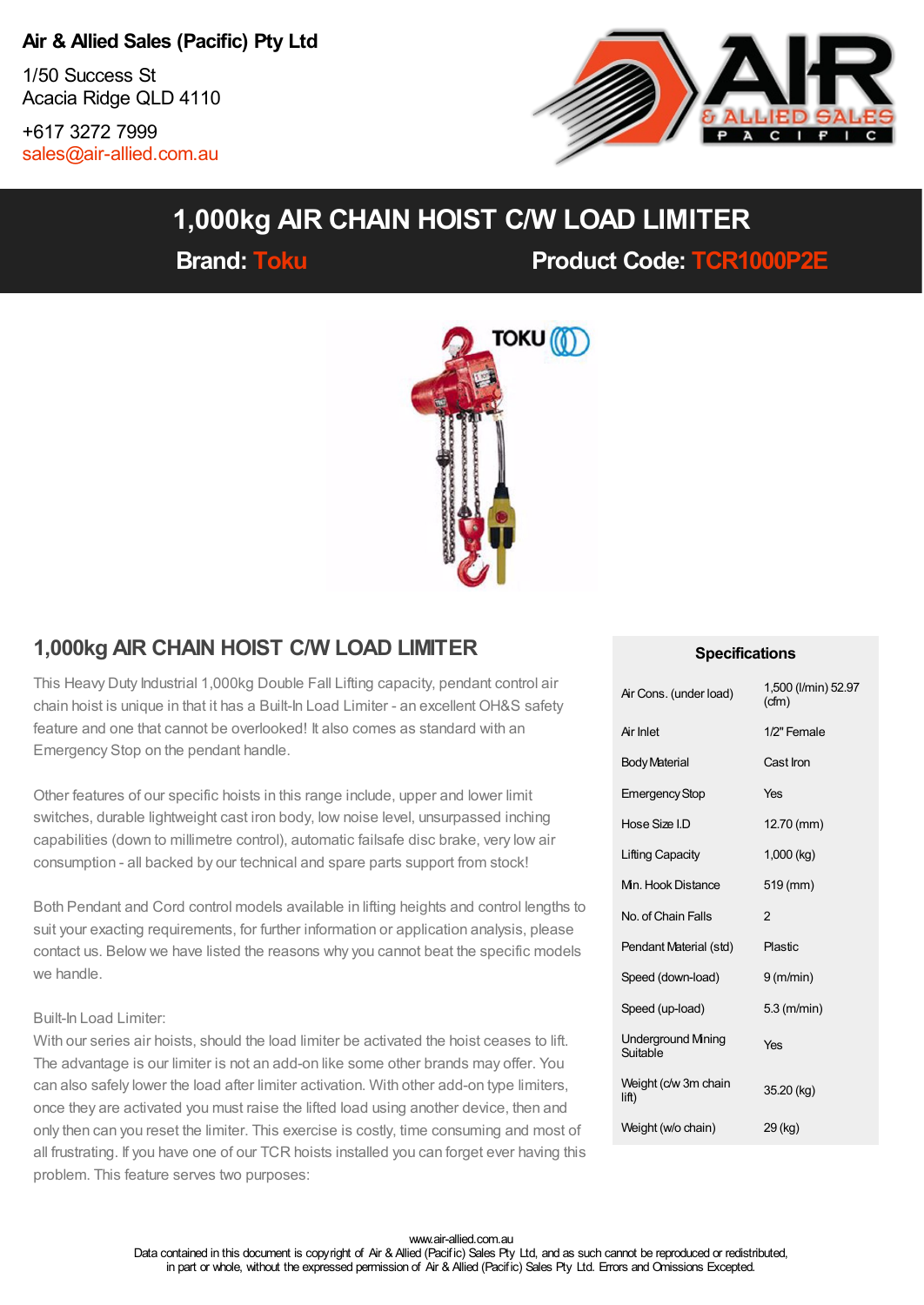- 1. It saves the unit from damage due to lifting excessive weights.
- 2. It protects the operator, equipment and personnel in the area.

#### Automatic Failsafe Brake :

This unit features an internal disc brake, made from non asbestos material to provide and instant and positive activation of the brake. In the unlikely event that air supply is cut during operation the brake will instantly activate - even with the control left in "open" mode, this is safety at its best!

#### Excellent Inching Speeds :

It is possible to both raise and lower items at speeds down to one foot a minute, and that's Slow! This is due to our "ABS" style braking system which allows for items to be raised and lowered accurately into position. Many other manufacturers claim to be able to perform this function, this model however can!

#### Low Air Consumption :

Smooth, efficient operation and maximum performance at low air pressures. Operation can be achieved with air pressures as low as 4 Bar (58psi), making this the most power conservative air chain hoist on the market - saving you money!

#### Less Spare Parts :

Reduced spare parts means easier servicing and less down time, saving you time and money!

#### Common Parts Between Models :

The use of interchangeable parts from 500kg to 6000kg capacity air hoists (where possible) means less inventory to be held, saving you money!

#### The Lowest Sound Levels :

Our TCR series air hoists boast the lowest sound levels yet, down to 75db at only one metre from the hoist. We have had some customers advise us that when units have been fitted they cannot hear them operating! Excellent feature for Work Place Health and Safety!

#### Conversions are Quick & Easy :

Another great feature of our hoists is that you can convert them from cord to pendant or vice versa quickly, easily and most importantly with few parts, once again saving you money.

#### All Units are Fully Sealed :

All units are fully sealed, perfect for wash plants, chemical plants and the like. The exhaust is facing downwards over the motor section which cools the motor and more importantly keeps unwanted dirt and debris out of the exhaust filter- limiting blockage! Once again this feature is exclusive to the TOKU TCR series!

#### Compact :

There is a dramatic reduction in the size of this series! the size reduction allows our hoists to fit into confined spaces (low headroom), a real bonus where space is a premium! This feature makes the TCR series one of the smallest air hoists on the market.

#### Durable :

The all steel construction permits our hoists to be operated in areas where many other brands are not suitable. The strong construction and dramatic reduction of external

#### www.air-allied.com.au

Data contained in this document is copyright of Air & Allied (Pacific) Sales Pty Ltd, and as such cannot be reproduced or redistributed, in part or whole, without the expressed permission of Air & Allied (Pacific) Sales Pty Ltd. Errors and Omissions Excepted.